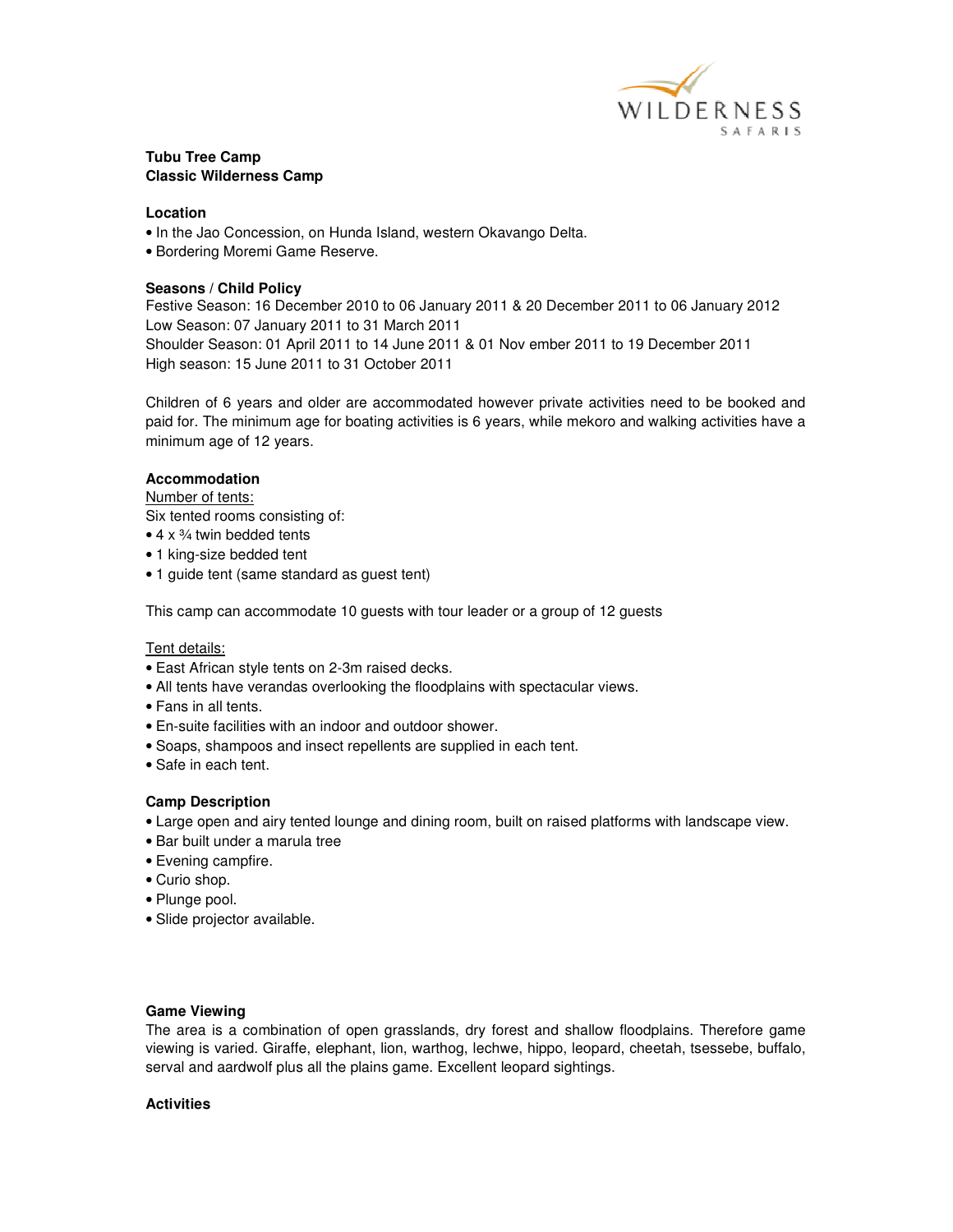

- Land game drives 3 x 10-seater, open 4 x 4 Land Rovers each accommodating maximum seven guests, allowing all guests an outside seat.
- The camp has a supply of bean bags for guests to use to steady their camera while on game drive.
- Night drives with spotlight.
- Walking Safaris are offered from camp on a request basis must be requested prior to arrival in camp.
- 7 x 2-seater mokoro.
- 1 x 12-seater boat (subject to water levels permitting its use).
- Fishing on a catch and release basis year round except January and February when fishing is barred by law for breeding. We offer spinner rods and a small range of lures. Fly fishing equipment to be supplied by guest if required.
- A raised hide located about 20 minutes from camp (which can be used for sleep-outs maximum 4 people at a time; equipped with a long-drop loo).

# **Suggested Daily Activity Schedule**

05h00/06h00 Wake up call. Light continental breakfast consisting of cereals, tea/coffee/juices and pastries served in the dining area.

05h30/06h30 Depart on morning activity, returning to camp at approximately 10h00.

10h00/11h00 Brunch consisting of a selection of breakfast and lunch dishes.

 From now until afternoon tea, guests will be at leisure. Bird walks, talks and a visit to the hide are informally offered.

- 16h00/15h00 Afternoon tea consisting of a selection of sweet and savoury snacks.
- 16h30/15h30 Depart on afternoon game viewing activity drinks and snacks served for sundowners during the course of the activity.
- 19h30/19h00 Return to camp (later if good game sightings).
- 20h00/19h30 Pre-dinner drinks and snacks are served at the bar.
- 20h30/20h00 Three course dinner. Generally speaking the starter and dessert is served whilst the main course is buffet style.
- 21h30/21h00 Coffee and liqueurs served at the campfire.

# **Electricity & Water**

- Camp has 220v generator-powered electricity run in kitchen and main areas when guests are not in camp. When guests return from daily activities, generators usually switched off (for peace in camp).
- 220v battery power (charged by the generator) is used for lighting and fans in each guest tent 24hrs/day.
- 220v plug points in each tent for the charging of video battery only. Hence bring spare battery, adaptor and charging unit.
- No facilities for hairdryers or electric shavers.
- Plug points are available in each tent so that sleep apnoea machines may be used.
- Electric geyser heated water

# **Drinks Policy**

All drinks are included in the nightly tariff, with the exception of premium wines and champagne and premium Liqueurs and spirits.

# **Laundry Policy**

Laundry is done on a daily basis and inclusive in the nightly tariff.

# **Extras Payment**

Curios, imported drinks and tip/gratuities can be billed to the tent number and settled on check out. Payment can be made by cash (US\$), travellers' cheques or credit cards: Visa or MasterCard.